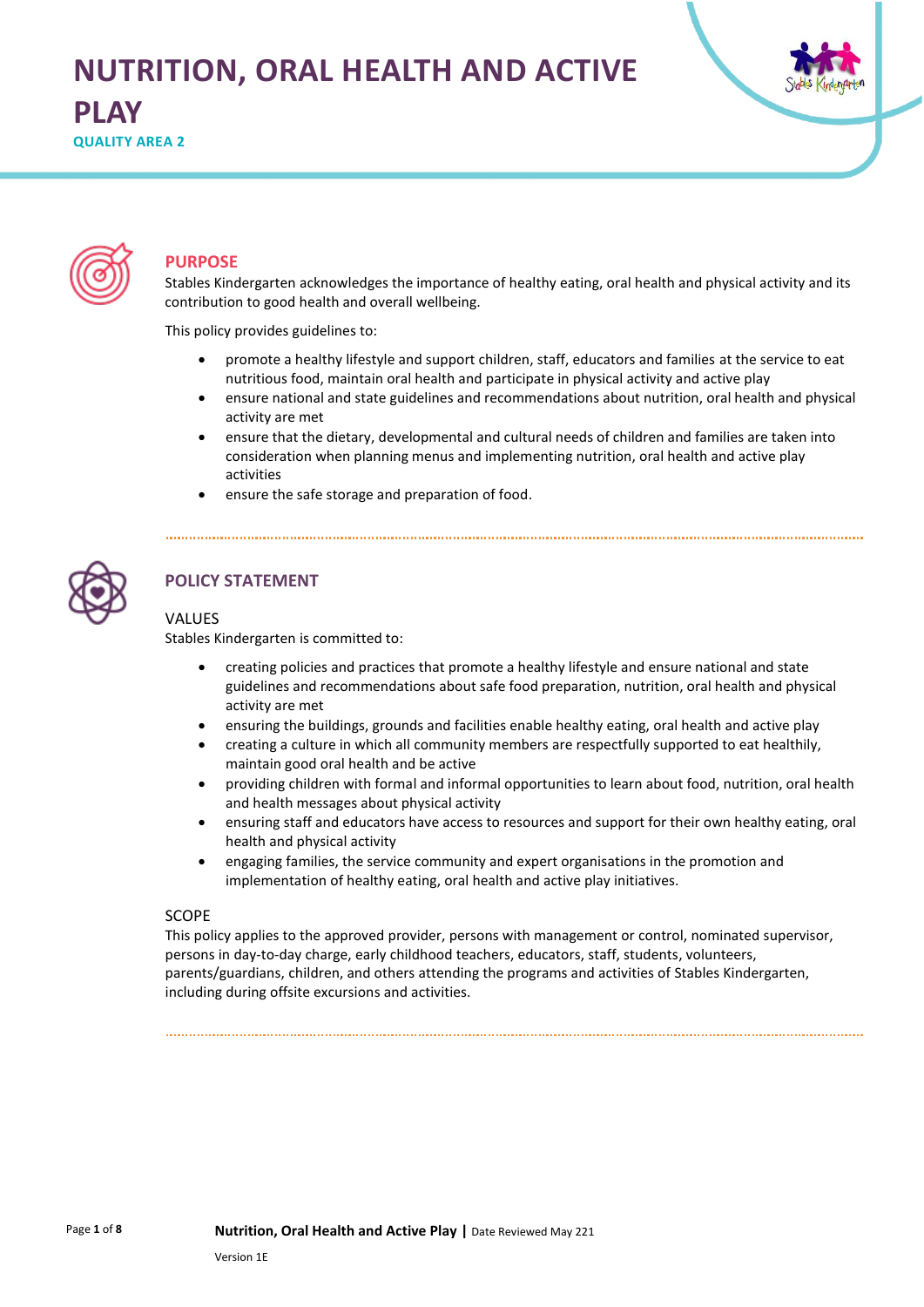| <b>RESPONSIBILITIES</b>                                                                                                                                                                                                                         | with management or control<br>Approved provider and persons | persons in day-to-day charge<br>Nominated supervisor and | educators and all other staff<br>Early childhood teacher, | Parents/guardians | students<br>Contractors, volunteers and |
|-------------------------------------------------------------------------------------------------------------------------------------------------------------------------------------------------------------------------------------------------|-------------------------------------------------------------|----------------------------------------------------------|-----------------------------------------------------------|-------------------|-----------------------------------------|
| R indicates legislation requirement, and should not be deleted                                                                                                                                                                                  |                                                             |                                                          |                                                           |                   |                                         |
| Ensuring that the service environment and educational program<br>supports children and families to make healthy choices for<br>eating, oral health and active play (refer to Definitions)                                                       | R                                                           | $\sqrt{ }$                                               | $\sqrt{}$                                                 |                   |                                         |
| Embedding opportunities to learn about healthy eating and oral<br>health and the importance of physical activity in the educational<br>program, throughout the year                                                                             | $\mathsf{R}$                                                | $\sqrt{}$                                                | $\sqrt{}$                                                 |                   |                                         |
| Ensuring that age-appropriate adult-guided and child-initiated<br>active play is planned on a daily basis across all age groups                                                                                                                 |                                                             | $\sqrt{}$                                                | $\sqrt{}$                                                 |                   | $\sqrt{}$                               |
| Discussing healthy eating choices with children and introducing<br>the concept of 'sometimes' and everyday foods and drinks                                                                                                                     |                                                             | $\sqrt{}$                                                | $\sqrt{}$                                                 | $\sqrt{}$         | V                                       |
| Providing a variety of cooking and food experiences that support<br>children to develop food literacy and positive habits relating to<br>food                                                                                                   |                                                             | $\sqrt{}$                                                | $\sqrt{}$                                                 |                   | V                                       |
| Role-modelling positive eating, drinking and physical activity<br>behaviours, promoting a healthy relationship with food and<br>interacting with children at meals times                                                                        |                                                             | $\sqrt{}$                                                | $\sqrt{}$                                                 | $\sqrt{}$         |                                         |
| Providing a positive eating environment and sitting and<br>interacting with children at mealtimes                                                                                                                                               |                                                             | $\sqrt{}$                                                | $\sqrt{}$                                                 |                   | V                                       |
| Providing adequate supervision (refer to Definitions) for all<br>children at all times, including at mealtimes                                                                                                                                  | $\mathsf{R}$                                                | $\mathsf{R}$                                             | V                                                         |                   |                                         |
| Encouraging children to be independent at snack/mealtimes e.g.<br>opening lunchboxes, pouring drinks, self-feeding, serving and<br>using utensils in a culturally-sensitive way                                                                 |                                                             | $\sqrt{}$                                                | $\sqrt{}$                                                 |                   |                                         |
| Ensuring that cultural and religious practices/requirements of<br>families are accommodated to support children's learning and<br>development                                                                                                   | R                                                           | $\sqrt{}$                                                | $\sqrt{}$                                                 |                   |                                         |
| Providing ongoing information, resources and support to<br>families, to assist in the promotion of optimum health, including<br>oral health and active play, for young children (refer to Sources)                                              | $\mathsf{R}$                                                | $\sqrt{}$                                                | $\sqrt{}$                                                 |                   |                                         |
| Recognising families, educators and staff as role models and<br>encouraging them to bring/use foods and drinks that are in line<br>with the service's Nutrition, Oral Health and Active Play Policy                                             | R                                                           | $\sqrt{}$                                                |                                                           |                   |                                         |
| Providing and promoting healthy, nutritious food for<br>snacks/meals, including fruits and vegetables in line with the<br>service's Nutrition, Oral Health and Active Play policy, where<br>applicable, and discouraging sometimes food options | $\mathsf{R}$                                                | $\sqrt{}$                                                |                                                           | $\sqrt{}$         |                                         |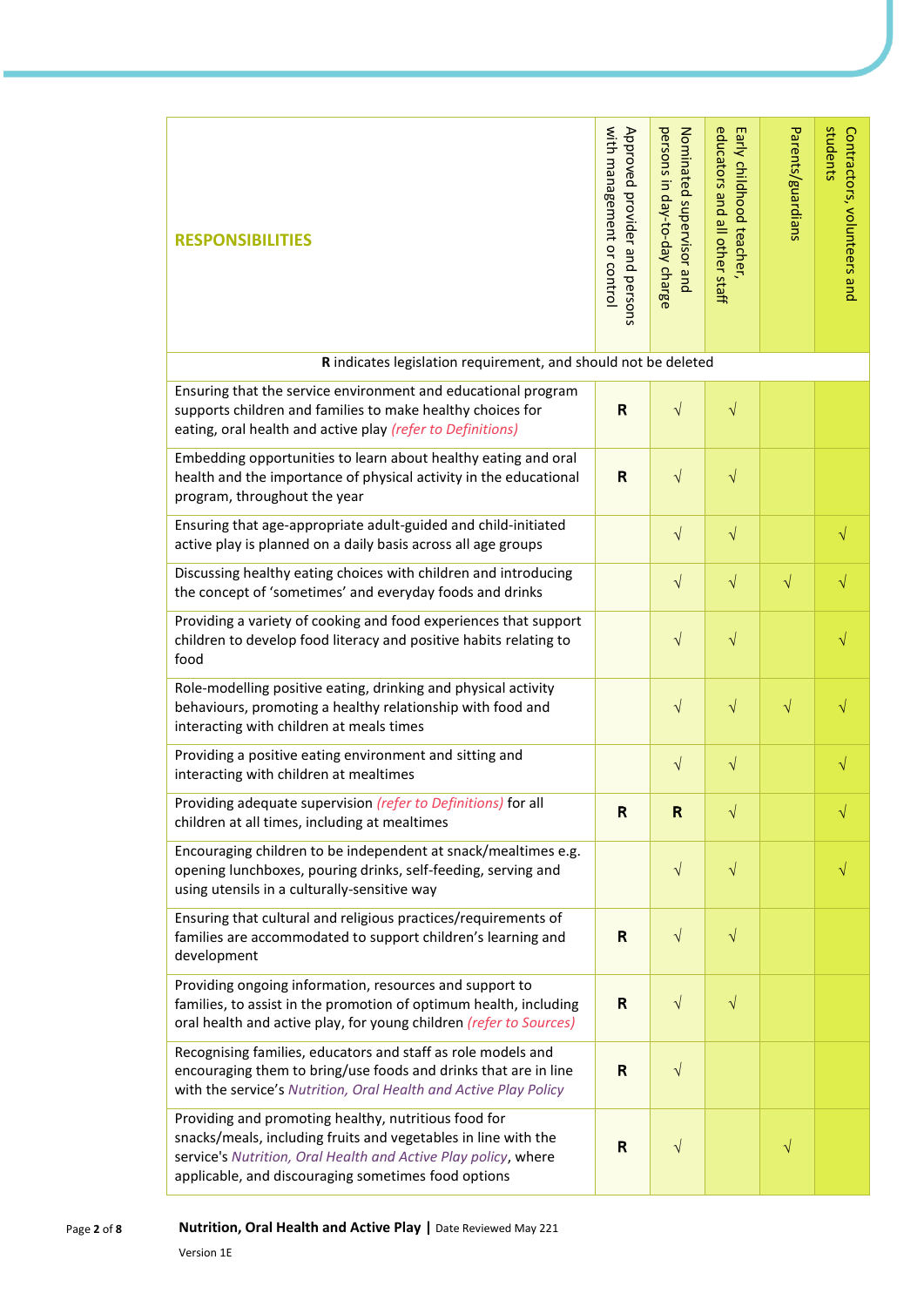| Ensuring the implementation of adequate health and hygiene<br>procedures, and safe practices for handling, preparing and<br>storing food, to minimise risks to children being educated and<br>cared for by the service (Regulation 77) (refer to Hygiene Policy<br>and Food Safety Policy)                                                                                                                                | $\mathsf{R}$ | $\sqrt{ }$   | $\sqrt{}$ |           |  |
|---------------------------------------------------------------------------------------------------------------------------------------------------------------------------------------------------------------------------------------------------------------------------------------------------------------------------------------------------------------------------------------------------------------------------|--------------|--------------|-----------|-----------|--|
| Ensuring measures are in place to prevent cross-contamination<br>of any food given to children with diagnosed food allergies<br>and/or diabetes (refer to Anaphylaxis Policy, Asthma Policy,<br>Diabetes Policy and Food Safety Policy)                                                                                                                                                                                   | R            | $\sqrt{}$    | $\sqrt{}$ |           |  |
| Ensuring that all ECT, educators/staff are aware of, and plan for,<br>the dietary needs of all children                                                                                                                                                                                                                                                                                                                   | $\mathsf{R}$ | R            |           |           |  |
| Ensuring that all educators/staff are aware of a child's food<br>allergies and/or other medical conditions on enrolment or on<br>initial diagnosis                                                                                                                                                                                                                                                                        | $\mathsf{R}$ | $\mathsf{R}$ |           |           |  |
| Providing details of specific nutritional/dietary requirements,<br>including the need to accommodate cultural or religious<br>practices or food allergies, on their child's enrolment form, and<br>discussing these with the nominated supervisor prior to the<br>child's commencement at the service, and if requirements<br>change over time (refer to Anaphylaxis Policy, Asthma Policy and<br><b>Diabetes Policy)</b> |              |              |           | $\sqrt{}$ |  |
| Communicating regularly with ECT, educators/staff regarding<br>children's specific nutritional requirements and dietary needs,<br>including food preferences                                                                                                                                                                                                                                                              |              |              |           | $\sqrt{}$ |  |
| Ensuring that fresh drinking water (preferably tap water) is<br>readily available at all times, indoors and outdoors, and<br>reminding children to drink water throughout the day, including<br>at snack/lunch times (Regulation $78(1)(a)$ ) (Only tap water and<br>plain milk are encouraged.)                                                                                                                          | R            | $\sqrt{ }$   | $\sqrt{}$ |           |  |
| Ensuring that children can readily access their own clearly<br>labelled drink containers (where this is a service practice)                                                                                                                                                                                                                                                                                               |              | $\sqrt{}$    | $\sqrt{}$ | $\sqrt{}$ |  |
| Ensuring oral hygiene practices are undertaken at the service<br>where appropriate                                                                                                                                                                                                                                                                                                                                        | $\sqrt{}$    | $\sqrt{}$    | $\sqrt{}$ |           |  |
| Providing opportunities for children to learn about, and develop<br>skills for oral health through the educational program, including<br>age-appropriate tooth brushing                                                                                                                                                                                                                                                   |              | $\sqrt{}$    | $\sqrt{}$ | $\sqrt{}$ |  |
| Ensuring that food and drinks are available to children at<br>frequent and regular intervals throughout the day (Regulation<br>78(1)(b)                                                                                                                                                                                                                                                                                   | R            | $\sqrt{}$    |           |           |  |
| Providing food and drinks at regular intervals, and encouraging<br>children to actively participate in, and enjoy, snack/mealtimes<br>without feeling rushed                                                                                                                                                                                                                                                              |              | $\sqrt{}$    | $\sqrt{}$ |           |  |
| Ensuring educators and staff are supported to access a range of<br>resources and professional development to increase their<br>capacity to promote healthy eating, oral health and active play<br>initiatives for children                                                                                                                                                                                                | $\sqrt{}$    | $\sqrt{}$    |           |           |  |
| Registering and engaging the service with the Achievement<br>Program (refer to Sources)                                                                                                                                                                                                                                                                                                                                   | $\sqrt{}$    | $\sqrt{}$    |           |           |  |
| Nutrition, Oral Health and Active Play   Date Reviewed May 221<br>Version 1E                                                                                                                                                                                                                                                                                                                                              |              |              |           |           |  |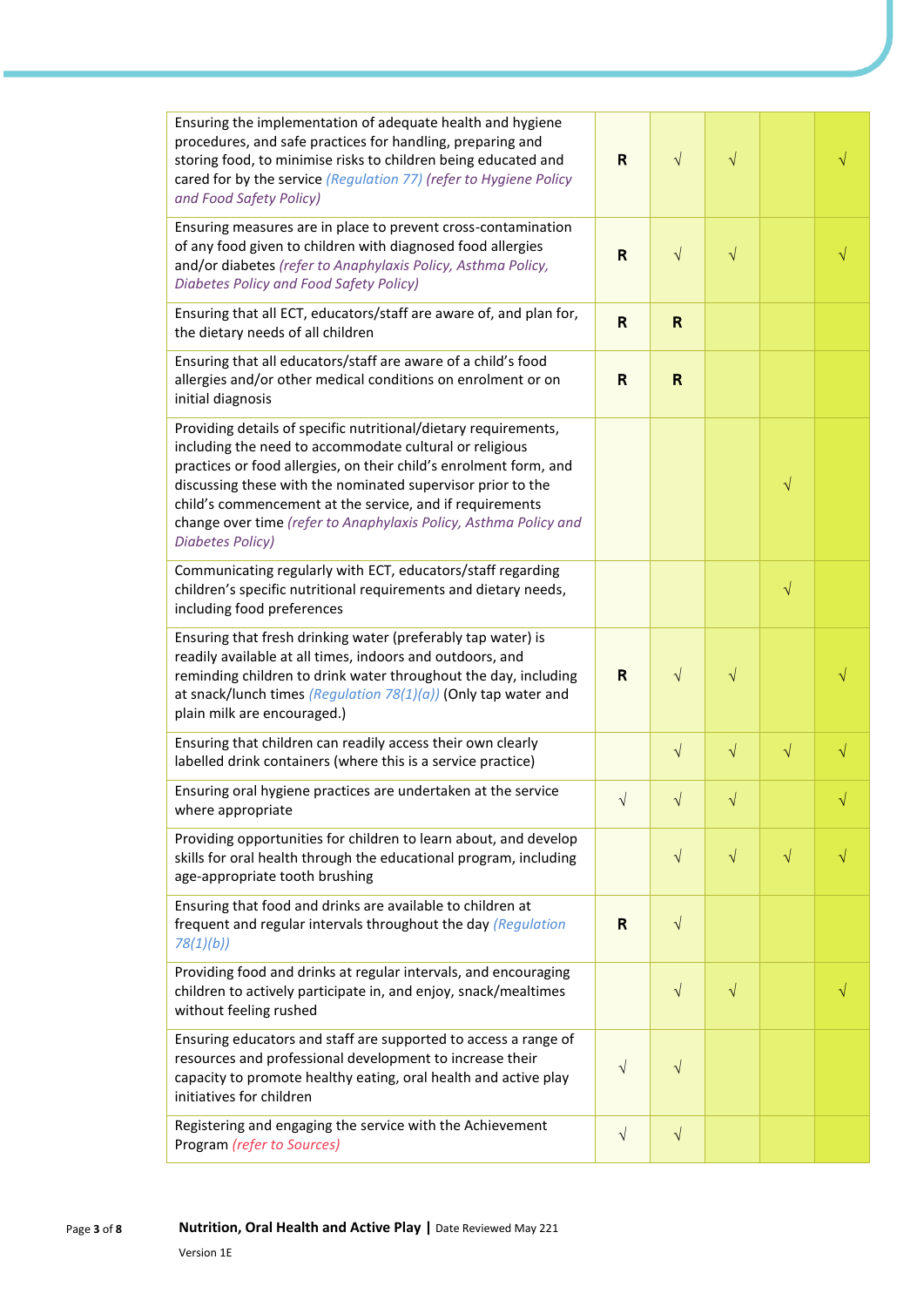| Providing families with information and strategies to promote<br>healthy eating, oral health and active play and how to access<br>relevant services (including local dental clinics)                                  | $\sqrt{}$    | $\sqrt{}$  | $\sqrt{}$ |           |           |
|-----------------------------------------------------------------------------------------------------------------------------------------------------------------------------------------------------------------------|--------------|------------|-----------|-----------|-----------|
| Developing links with local and regional health services,<br>community organisations and businesses that provide expertise,<br>resources and support for healthy eating, oral health and active<br>play               | $\sqrt{}$    | $\sqrt{}$  | $\sqrt{}$ |           |           |
| Ensuring that food and drinks are not used as an incentive or<br>reward                                                                                                                                               | $\sqrt{ }$   | $\sqrt{}$  | $\sqrt{}$ |           | $\sqrt{}$ |
| Ensuring staff and educators are supported by having healthy<br>food options in the staff room, for staff meetings and for<br>professional learning (if applicable)                                                   | $\sqrt{ }$   | $\sqrt{}$  |           |           |           |
| Considering this policy when organising excursions, service<br>events and any sponsorship or marketing opportunities                                                                                                  | $\sqrt{ }$   | $\sqrt{ }$ | $\sqrt{}$ |           |           |
| Ensuring celebrations and other service events promote healthy<br>food options and limit discretionary options                                                                                                        | $\sqrt{ }$   | $\sqrt{}$  |           |           |           |
| Developing and reviewing guidelines for celebrations,<br>fundraising activities and other service events in consultation<br>with educators, staff, parents/guardians and families to focus on<br>healthy alternatives | R            | $\sqrt{}$  |           |           |           |
| Ensuring the layout of the grounds and buildings is inclusive of<br>the diversity and abilities of all children and encourages physical<br>activity and movement                                                      | R            | $\sqrt{ }$ |           |           |           |
| Ensuring recommendations about physical activity and screen<br>time from the Australian 24-Hour Movement Guidelines for the<br>Early Years (Birth to 5 Years) are met                                                 | R            | $\sqrt{ }$ | $\sqrt{}$ |           |           |
| Ensuring children are not sedentary or inactive for more than 1<br>hour at a time, with the exception of sleeping                                                                                                     |              | $\sqrt{ }$ | $\sqrt{}$ |           | $\sqrt{}$ |
| Supporting children to develop collaboration skills during play                                                                                                                                                       |              | $\sqrt{}$  | $\sqrt{}$ |           | $\sqrt{}$ |
| Ensuring that children are taught how to use equipment safely                                                                                                                                                         | R            | $\sqrt{ }$ | $\sqrt{}$ |           | $\sqrt{}$ |
| Planning and providing active play and movement experiences<br>that are age-appropriate, inclusive of diversity and abilities and<br>support children to develop fundamental movement skills                          |              | $\sqrt{ }$ | $\sqrt{}$ |           |           |
| Considering opportunities for children to be physically active<br>indoors, particularly in adverse weather conditions                                                                                                 |              | $\sqrt{ }$ | $\sqrt{}$ |           | V         |
| Dressing their child/ren so they can engage safely in active play                                                                                                                                                     |              | $\sqrt{ }$ | $\sqrt{}$ | $\sqrt{}$ | $\sqrt{}$ |
| Ensuring service facilities and equipment enable active travel and<br>road safety for children, staff, educators and families                                                                                         | $\mathsf{R}$ | $\sqrt{}$  |           |           |           |
| Supporting, promoting and encouraging active travel to and from<br>the service (Regulations 100 -102)                                                                                                                 | $\sqrt{}$    | $\sqrt{ }$ | $\sqrt{}$ | $\sqrt{}$ | $\sqrt{}$ |
| Providing age-appropriate traffic safety education, including<br>pedestrian and passenger safety to both children and<br>parents/guardians at the service                                                             | R            | $\sqrt{ }$ | $\sqrt{}$ |           |           |
| Using and promoting local parks, bike paths and recreation<br>facilities, where appropriate, to encourage physical activity.                                                                                          | $\sqrt{}$    | $\sqrt{}$  | $\sqrt{}$ |           |           |
| Ensuring there is a suitable space for breastfeeding                                                                                                                                                                  | R            | $\sqrt{ }$ |           |           |           |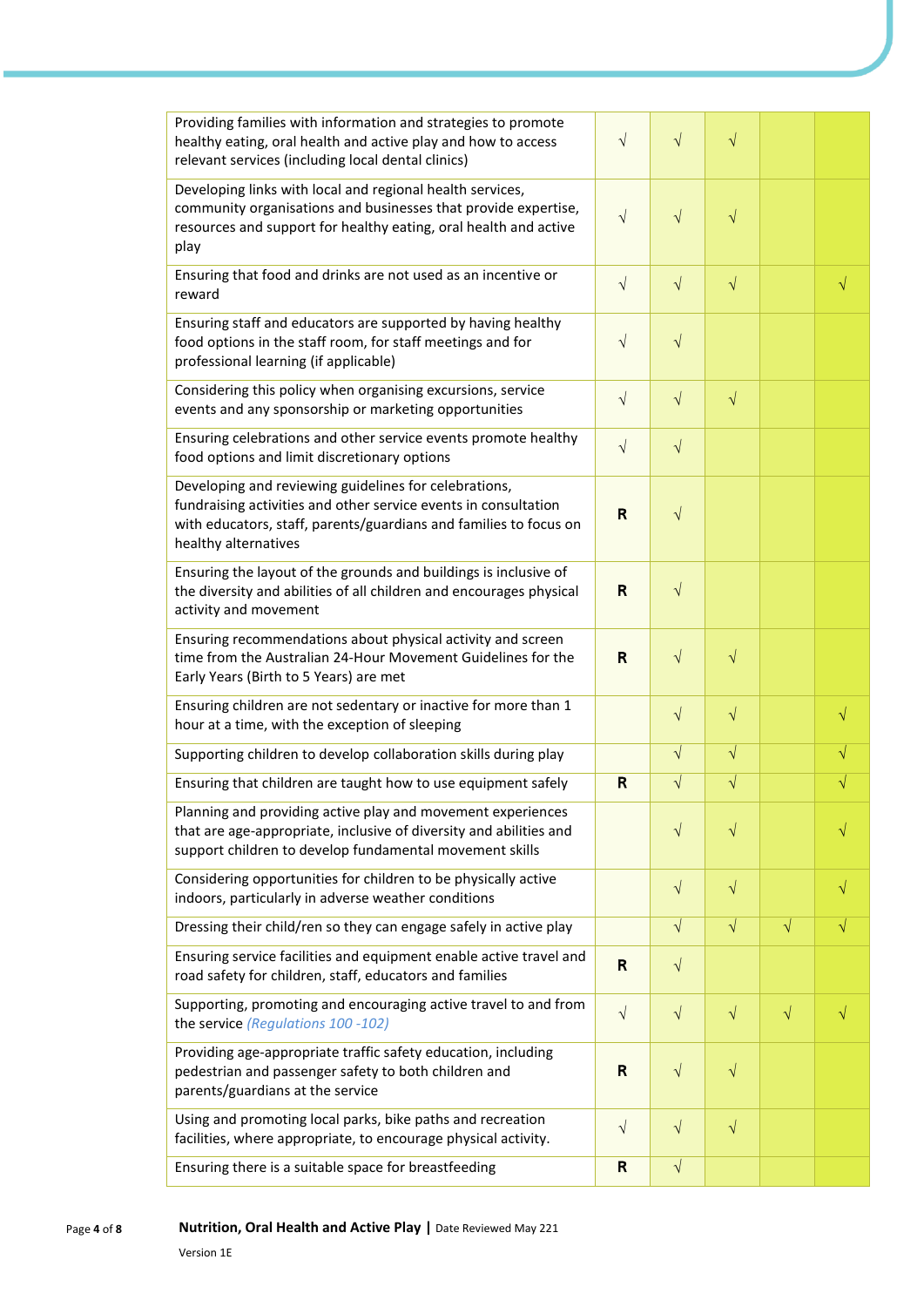| Ensuring space and facilities are available to allow staff and<br>educators to store and prepare healthy food safely                             | R | N             |  |  |
|--------------------------------------------------------------------------------------------------------------------------------------------------|---|---------------|--|--|
| Ensuring healthy eating, oral health and active play information<br>and policy requirements are included in the educator and staff<br>induction  | R | $\mathcal{N}$ |  |  |
| Ensuring educators and staff are supported to be physically<br>active and minimise sedentary behaviour, both inside and<br>outside of work hours | R |               |  |  |
| Supporting students and volunteers to comply with this policy<br>while at the service                                                            | R |               |  |  |



# **BACKGROUND AND LEGISLATION**

#### BACKGROUND

There are many benefits to promoting a healthy lifestyle in early childhood education and care settings, including the positive impact this has on each child's learning and development. Being made aware of positive eating behaviour, oral hygiene practices and the importance of physical activity from an early age can instil good habits that will remain throughout a person's life. Staff are well placed to build this awareness among children and their families, while respecting lifestyle choices, and cultural and religious values.

As a health promoting service it is recognised that every member of the service impacts on children's health. Children, staff, educators and families can be supported to eat healthily, maintain good oral health and be physically active through teaching and learning opportunities, policies, creating a safe and healthy physical and social environment and developing community links and partnerships.

#### **Nutrition**

The foods we eat provide our body with the nutrients we need to stay healthy. Good nutrition is the balanced eating of a variety of foods and is especially important for children as they require a large amount of nutrients for growth and development. Research has shown that, when offered a variety of healthy foods, children can and do make good choices. It is also important to provide preschool children with a good foundation in healthy eating, as most children have formed lifelong eating habits before they reach school age.

#### **Oral health**

Tooth decay is Australia's most prevalent health problem despite being largely preventable. It is important to note that oral health promotion is complementary to promoting healthy eating.

Oral health behaviours have a major influence on children's health and wellbeing and a direct impact on their growth and development. Oral diseases can negatively affect individuals through pain, discomfort, general health and quality of life. Poor oral health can limit a child's capacity in biting, chewing, smiling, speaking, and psychosocial wellbeing. The main oral health condition experienced by children is tooth decay affecting over half of all Australian children, making it five times more prevalent than asthma.

#### **Active play**

Active play *(refer to Definitions)* develops a strong and healthy body, builds motor and co-ordination skills, creates a sense of wellbeing and helps protect children from disease. Active play is about moving, being and doing.

A strong sense of health and wellbeing, supported by good nutrition, oral health and an active lifestyle, can provide children with confidence, energy and optimism that will contribute to their ability to concentrate, cooperate and learn *(Belonging, Being & Becoming – The Early Years Learning Framework for Australia, – refer to Sources).* Learning about healthy lifestyles, including nutrition, oral health and active play, links directly to Outcome 3 in both the *Early Years Learning Framework and the Victorian Early Years Learning and Development Framework (refer to Sources).*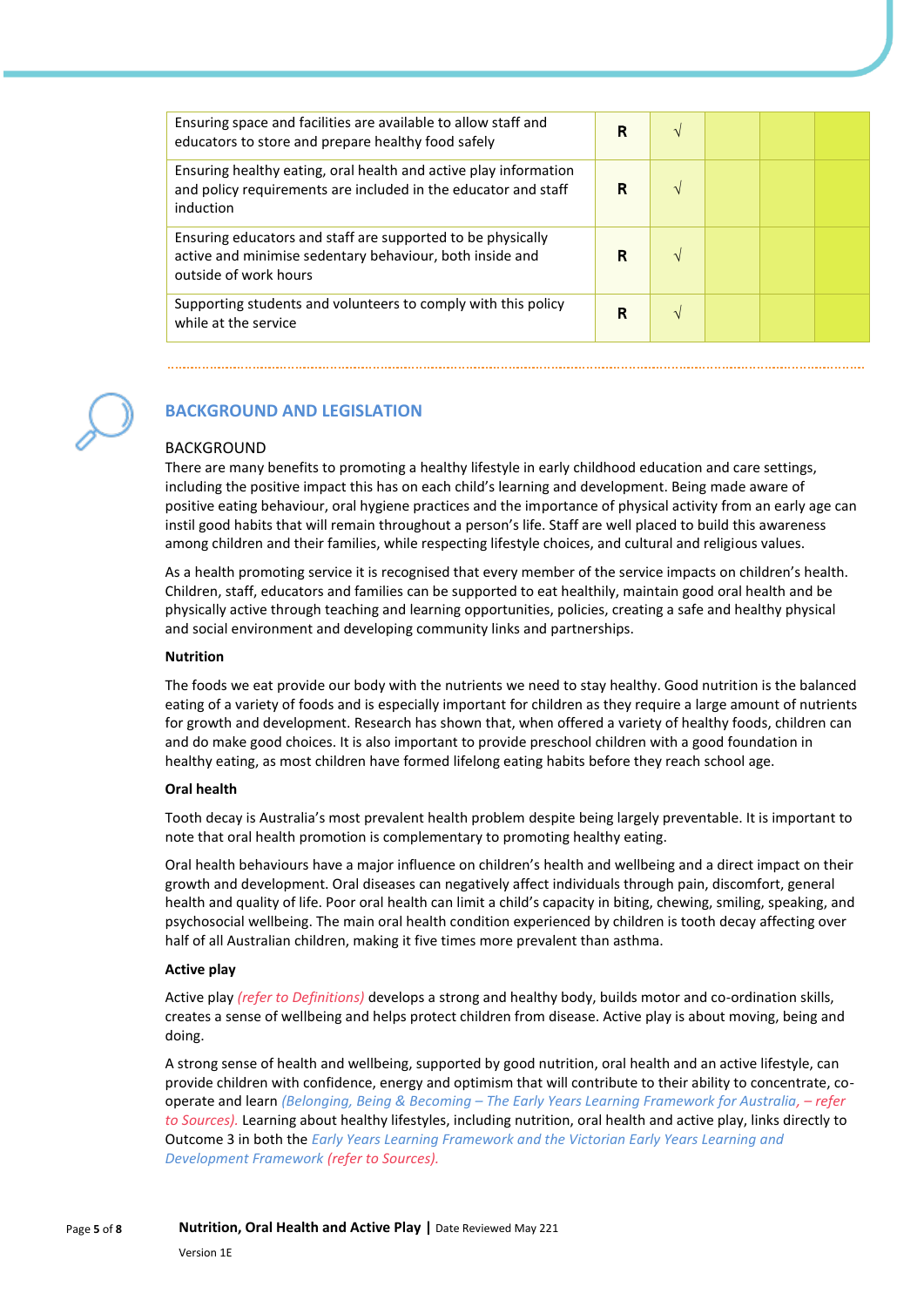The Australian Government has guidelines, recommendations and resources for healthy eating and physical activity in early childhood settings including the *National Health and Medical Research Council's Australian Dietary Guidelines and Infant Feeding Guidelines, the Get Up & Grow: Healthy Eating and Physical Activity for Early Childhood resources and the National Physical Activity Recommendations for Children 0-5 Years (refer to Sources)*. Practical, healthy eating advice is also available to early childhood services and schools via a telephone advice line: the *Victorian Healthy Eating Advisory Service (Healthy Eating Advisory Service – refer to Sources)*, run by *Nutrition Australia*. Early childhood education and care services can also register and implement the *Achievement Program (refer to Sources)*. This program is designed to create safe, healthy and friendly environments for children, staff educators and families, by promoting physical, mental and social health and wellbeing.

#### LEGISLATION AND STANDARDS

Relevant legislation and standards include but are not limited to:

- Australia New Zealand Food Standards Code
- Child Wellbeing and Safety Act 2005 (Vic)
- Disability Discrimination Act 1992 (Cth)
- Education and Care Services National Law Act 2010
- Education and Care Services National Regulations 2011 including Regulations 77–78, 79–80 (if the service provides food), 168
- Equal Opportunity Act 2010 (Vic)
- Food Act 1984 (Vic)
- National Quality Standard including Quality Area 2: Children's Health and Safety
- Occupational Health and Safety Act 2004

The most current amendments to listed legislation can be found at:

- Victorian Legislation Victorian Law Today: [www.legislation.vic.gov.au](http://www.legislation.vic.gov.au/)
- Commonwealth Legislation Federal Register of Legislation[: www.legislation.gov.au](http://www.legislation.gov.au/)



## **DEFINITIONS**

The terms defined in this section relate specifically to this policy. For regularly used terms e.g. Approved provider, Nominated supervisor, Notifiable complaints, Serious incidents, Duty of care, etc. refer to the Definitions file of the PolicyWorks catalogue.

**Active play:** Play that involves large muscle-based activities that are essential for a child's social, emotional, cognitive and physical growth and development incorporating:

- child-initiated active play, which is developed by the child through exploration of the outdoor environment, equipment and games
- adult-guided active play which encourages children's physical development through promoting movement skills in a non-competitive environment
- physical activity, which includes sport, incidental exercise and many forms of recreation.
- active travel, which includes walking, cycling, scootering or any similar transport where physical activity is used to travel.

**Adequate supervision:** (In relation to this policy) supervision entails all children (individuals and groups) in all areas of the service, being in sight and/or hearing of an educator at all times including during toileting, sleep, rest and transition routines. Services are required to comply with the legislative requirements for educatorto-child ratios at all times. Supervision contributes to protecting children from hazards that may emerge in play, including hazards created by the equipment used.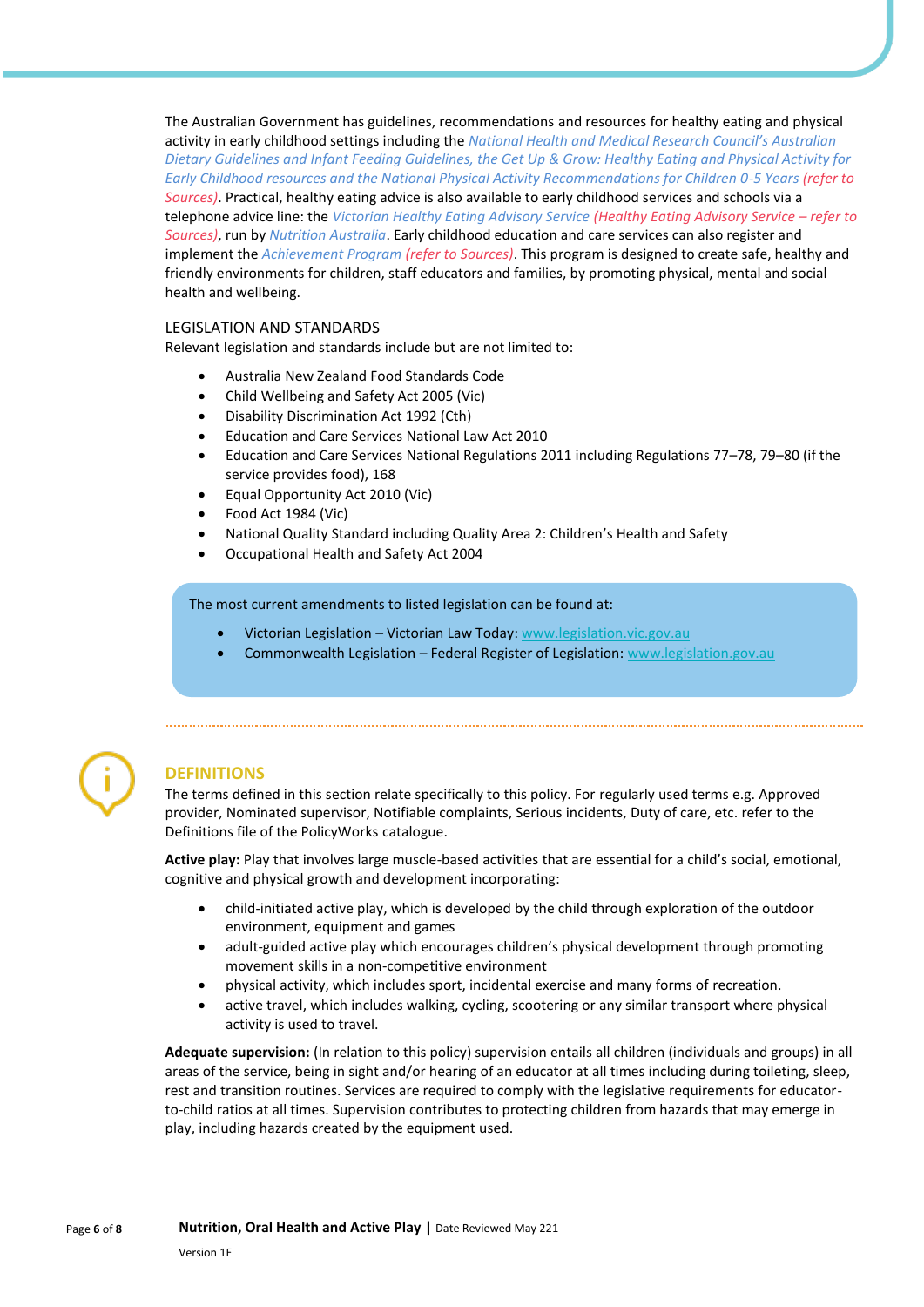Adequate supervision refers to constant, active and diligent supervision of every child at the service. Adequate supervision requires that educators are always in a position to observe each child, respond to individual needs, and immediately intervene if necessary. Variables affecting supervision levels include:

- number, age and abilities of children
- number and positioning of educators
- current activity of each child
- areas in which the children are engaged in an activity (visibility and accessibility)
- developmental profile of each child and of the group of children
- experience, knowledge and skill of each educator
- need for educators to move between areas (effective communication strategies).

**'Discretionary' foods and drinks:** Food and drink items that are high in fat, sugar and salt, and that contain minimal vitamins, minerals or fibre. These can also be referred to as 'sometimes' foods and drinks. Examples of discretionary food and drinks include:

- chocolate, confectionery, jelly
- sweet biscuits, high fat/salt savoury biscuits, chips
- high sugar/high fat cakes and slices
- cream, ice cream
- deep fried foods (e.g. hot chips) and pastry-based foods (pies, sausage rolls and pasties)
- most fast food and takeaway foods
- some processed meats (e.g. sausages, frankfurts/hot dogs, salami, strasbourg, devon, some commercial chicken nuggets and fish fingers)
- soft drinks, fruit juice and fruit drinks, cordial, sports drinks, energy drinks, flavoured milk and flavoured mineral water

**Healthy eating:** Describes eating patterns that provide all the recommended nutrients for growth and development, and good health and wellbeing, now and in the future. It also refers to preparing, serving and eating food in a way that recognises its importance as a social and cultural activity.

**Nutrition:** The process of providing or receiving nourishing substances.

**Oral health:** The absence of active disease in the mouth. Oral health is fundamental to overall health, wellbeing and quality of life. A healthy mouth enables people to eat, speak and socialise without pain, discomfort or embarrassment.

**Food Literacy:** Food literacy is "a collection of inter-related knowledge, skills and behaviours required to plan, manage, select, prepare and eat food to meet (dietary) needs"



## **SOURCES AND RELATED POLICIES**

## **SOURCES**

- *Australian Dietary Guidelines* 2019, National Health and Medical Research Council: <https://www.eatforhealth.gov.au/guidelines>
- *Belonging, Being & Becoming – The Early Years Learning Framework for Australia*: [https://docs.education.gov.au/documents/belonging-being-becoming-early-years-learning](https://docs.education.gov.au/documents/belonging-being-becoming-early-years-learning-framework-australia)[framework-australia](https://docs.education.gov.au/documents/belonging-being-becoming-early-years-learning-framework-australia)
- Better Health Channel[: www.betterhealth.vic.gov.au](http://www.betterhealth.vic.gov.au/)
- Dental Health Services Victoria: [www.dhsv.org.au](http://www.dhsv.org.au/)
- Food Safety Victoria, Department of Health and Human Services[: www2.health.vic.gov.au/public](https://www2.health.vic.gov.au/public-health/food-safety)[health/food-safety](https://www2.health.vic.gov.au/public-health/food-safety)
- Food Standards Australia New Zealand: [www.foodstandards.gov.au](http://www.foodstandards.gov.au/)
- Department of Health (2013) *Get Up & Grow: Healthy Eating and Physical Activity for Early Childhood*:<https://www.health.gov.au/internet/main/publishing.nsf/Content/phd-gug-staffcarers>
- *The Achievement Program* is a health and wellbeing initiative for early childhood services, schools and workplaces: [www.achievementprogram.health.vic.gov.au](http://www.achievementprogram.health.vic.gov.au/)
- Healthy Eating Advisory Service: [www.heas.health.vic.gov.au](http://heas.health.vic.gov.au/)